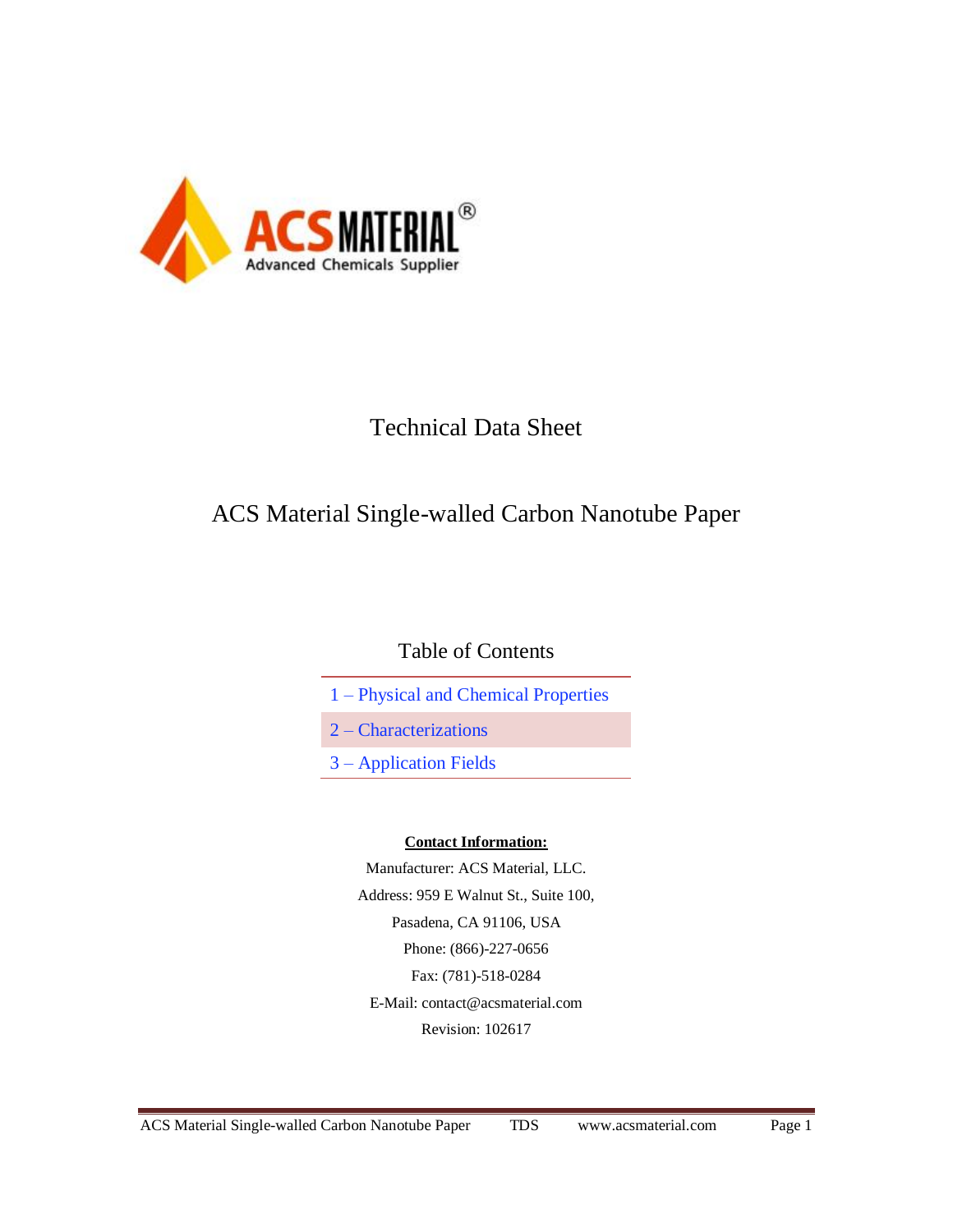### **1. Physical and Chemical Properties**

| <b>Composition:</b>   | Single-walled Carbon Nanotube Paper |
|-----------------------|-------------------------------------|
| <b>Diameter:</b>      | $13 \text{ cm}$                     |
| <b>Thickness:</b>     | $10-20 \mu m$                       |
| <b>Metal content:</b> | $< 0.5\%$                           |
| <b>Strength:</b>      | $60-120$ MPa                        |
| <b>Conductivity:</b>  | 1000-2000 S/cm                      |

### **2. Characterizations**



Fig.1 SEM Image of ACS Material Single-walled Carbon Nanotube Paper